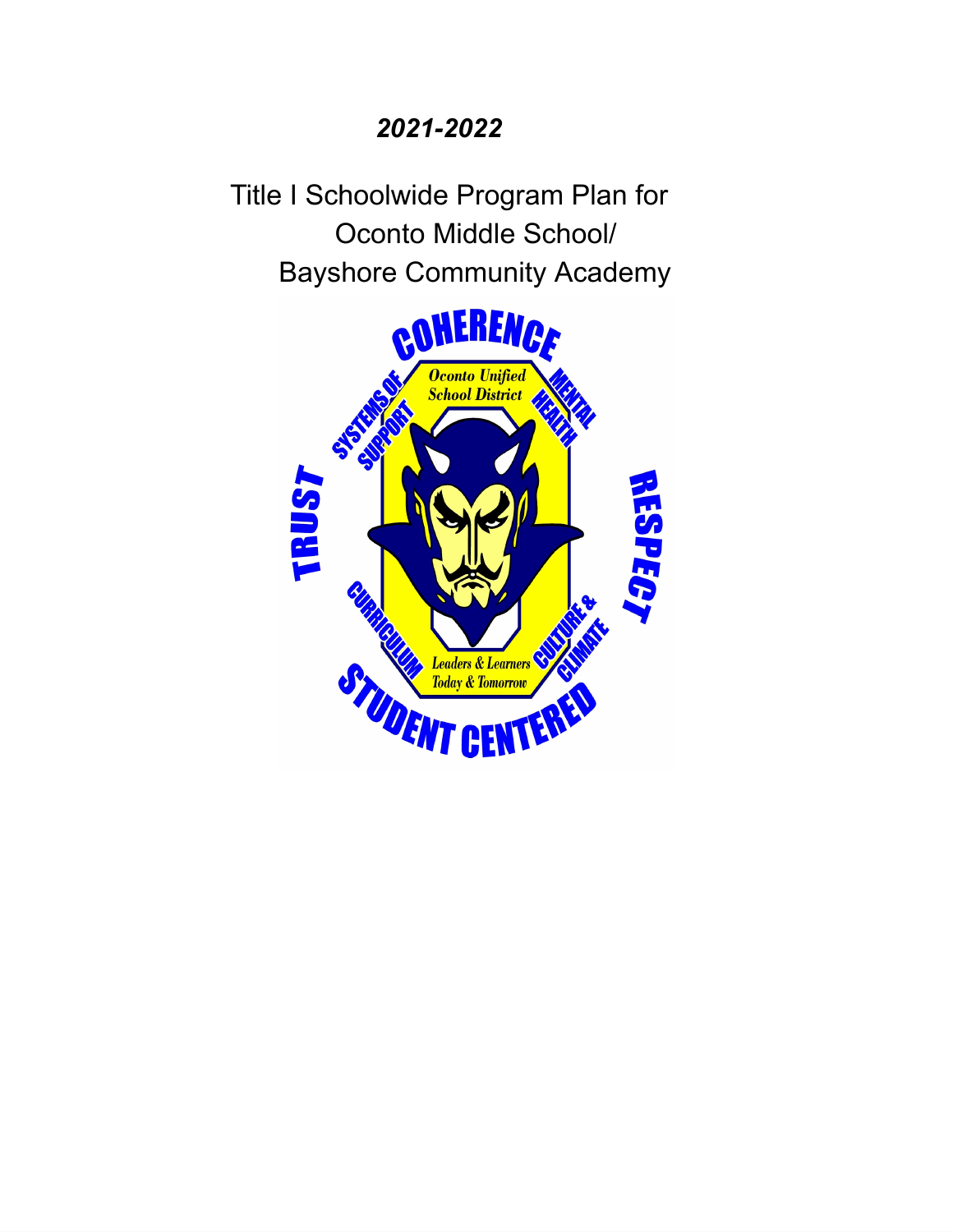## **Title I Schoolwide Planning Components**

Year: Plan for 2021-2022 School: Oconto Middle School District: Oconto Unified School District Principal: Matt Hartin Email: matt.hartin@oconto.k12.wi.us Phone: 920-834-7806 ext. 2106 Title I Director: Kim Baker Email: kim.baker@oconto.k12.wi.us Address: 400 Michigan Avenue Phone: 920-834-7806 Completed by Kim Baker Schoolwide Since: 2014-15

## **School Demographics:**

#### **School**

Oconto Middle School is in a **rural** school district, the Oconto Unified School District. The mission of Oconto Middle School is to equip students with the tools they need for academic, personal, and social achievement.

#### **Enrollment**

Oconto Middle School/ Bayshore Community Academy have an enrollment of 302 as of September 2021.

#### **Ethnicity**

The trends in ethnic groups at Oconto Middle School have remained mostly stable for the past decade, with a recent, small decrease in the percentage of white students and a small increase in the number of Hispanic students. The 2018-19 ethnic breakdown of Oconto Middle School is as follows: 86.4% White, 9.5% Hispanic, 0.5% Black, 2.3% American Indian, 1.4% Two or More Ethnicities.

#### **Socioeconomic Status**

50.2% of the students at Oconto Middle School are economically disadvantaged. There is a trend of an increasing percentage of economically disadvantaged students from 29.8% in 2005-06 to 50.2% in 2018-19.

#### **Students with Disabilities**

18.2% of the students at Oconto Middle School have some form of disability. There is a minor trend of decreasing percentage of students with disabilities from 20.8% in 2018-19 to 18.2% in 2020-21.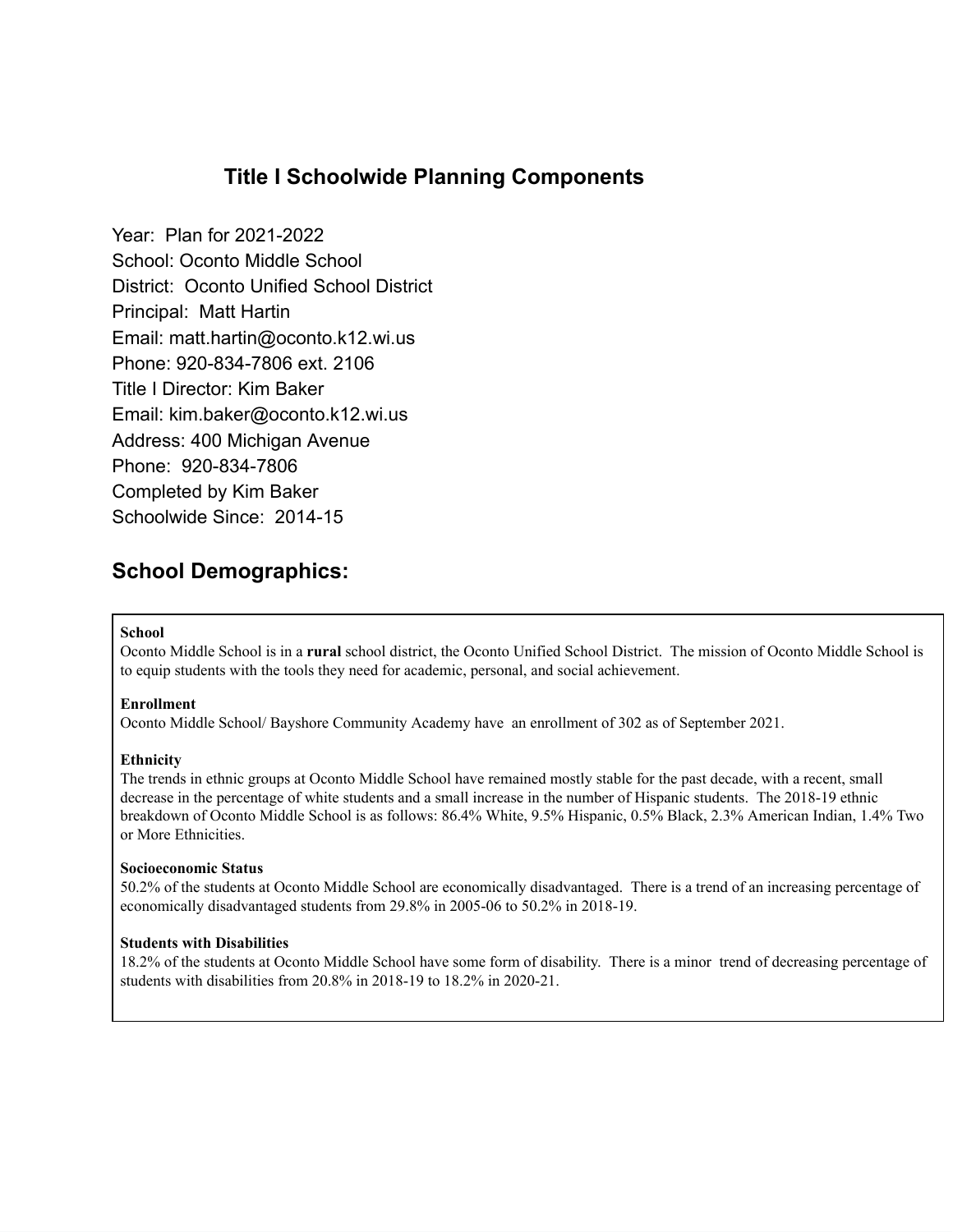| <b>Highly Qualified Teachers/Support Staff</b> | 100% District Office |
|------------------------------------------------|----------------------|
|------------------------------------------------|----------------------|

### **Schoolwide Planning Information**

An effective Title I Schoolwide plan must include the involvement and input of members of the school community in order for plans to be comprehensive and effective. A planning team must be assembled to develop and implement a Title I schoolwide program. This plan is to be developed with the involvement of administrators, teachers, parents, and other community members to be served.

| <b>Name of Team Members</b> | Position/Representation    |
|-----------------------------|----------------------------|
| <b>Matt Hartin</b>          | Principal/Administrator    |
| <b>Kim Baker</b>            | <b>Title I Director</b>    |
| <b>Kris Ravet</b>           | <b>School Psychologist</b> |
| Ashley Brunette/Linda Welch | <b>Interventionists</b>    |
| Paul Welch                  | Grade 5                    |
| Amy Remington               | Grade 6                    |
| <b>Kari Brunette</b>        | Grade 7                    |
| <b>Star Malczewski</b>      | Grade 8                    |
| Kirsten Tesch               | <b>Special Education</b>   |
| Tina Mossakowski            | Parent/Community           |
| <b>Michael Werner</b>       | Parent/Community           |

## **Planning Team**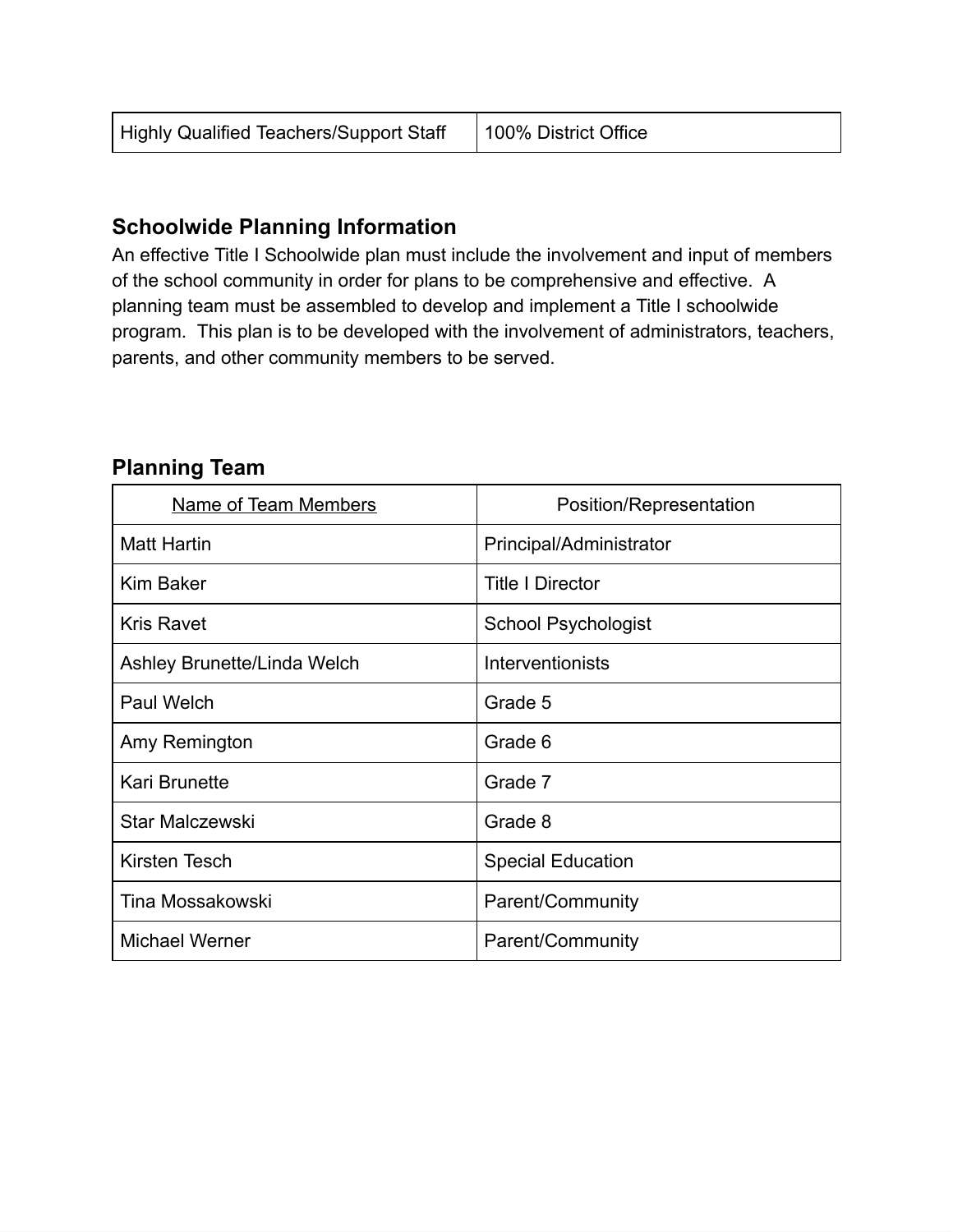# **Planning Team Summary**

| <b>Meeting Dates</b>                  | Agenda/Planning                                                              |
|---------------------------------------|------------------------------------------------------------------------------|
| May 11, 2021                          | <b>Strategic Planning with FIRST</b>                                         |
| May 24, 2021                          | Writing/Reader's Workshop Planning<br>with FIRST                             |
| June, 3, 2021                         | Spring 2021 Title I Survey Results/Plan<br>for Fall Survey                   |
| September, 2021                       | Compact (Staff, Parents, Students) for<br>2021-2022 school year Rollout Plan |
| Nov. 19, 2021 Live Zoom recorded mtg. | <b>Title I Parent Interventions Meeting</b>                                  |
| Nov. 19, 2021 Live Zoom recorded mtg. | <b>Fall Annual Title I Meeting</b>                                           |
| <b>TBA Winter 2021-22</b>             | <b>Plan for Family Engagement Activity</b>                                   |
| TBA Spring 2022                       | Fall/Winter Title I Survey Results/Plan for<br><b>Spring Survey</b>          |
| <b>TBA</b>                            | Fall 2021 Title I Survey Results/Plan for<br><b>Spring Survey</b>            |
| Spring 2022 TBA                       | Spring 2022 Title I Survey Results/Plan<br>for Fall Survey                   |
| Spring 2022 TBA                       | <b>Needs Analysis Planning</b>                                               |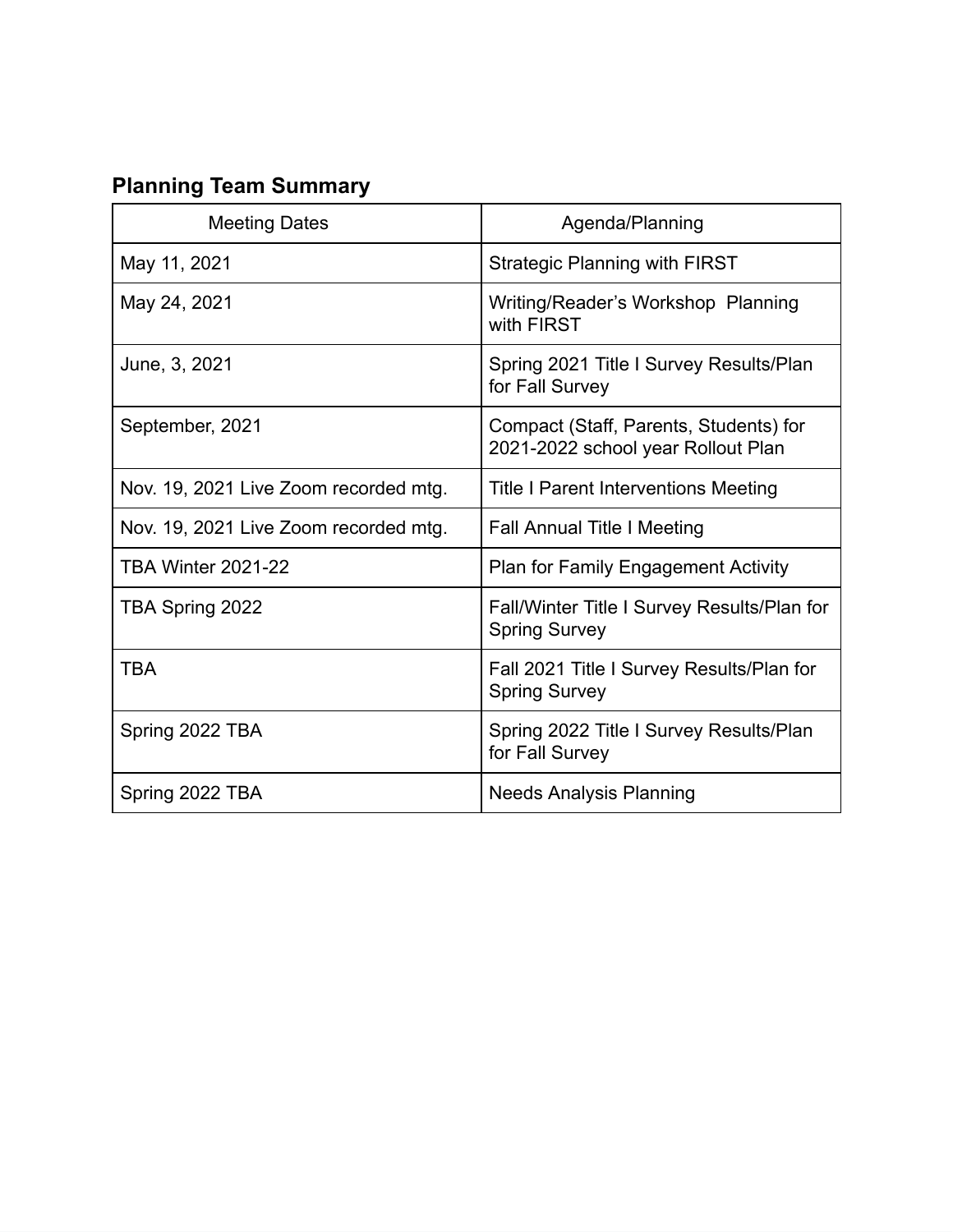# Oconto Middle School Components of Schoolwide Plan

| <b>Component 1:</b><br><b>Needs Assessment</b>             | Universal Screener i-Ready 5-8 Reading and Math, Forward<br>Exam Grades 5-8<br>Conclusions and strengths in programs currently in use.<br>Our Schoolwide Title I goals this year are:<br>Priority standards<br>$\circ$<br>Curriculum alignment<br>$\circ$<br>Common assessments<br>$\circ$<br>Writer's/Reader's workshop PD - August 2021<br>$\circ$<br>District leadership team - Building leadership teams/SAIL<br>$\circ$<br>Implement 90 day plans<br>$\circ$<br>Strengthen Tier I /universal instruction<br>$\circ$<br>Implement evidence based instruction that supports learning<br>$\circ$<br>for all students educational needs<br>Clarify strategies, interventions, accommodations<br>$\circ$<br>Prepare/implement Tier I tracking<br>$\circ$<br>Emphasis on student engagement with reading and writing<br>$\circ$                                                                                                                                                                                                                                                                                                                                                                                             |
|------------------------------------------------------------|----------------------------------------------------------------------------------------------------------------------------------------------------------------------------------------------------------------------------------------------------------------------------------------------------------------------------------------------------------------------------------------------------------------------------------------------------------------------------------------------------------------------------------------------------------------------------------------------------------------------------------------------------------------------------------------------------------------------------------------------------------------------------------------------------------------------------------------------------------------------------------------------------------------------------------------------------------------------------------------------------------------------------------------------------------------------------------------------------------------------------------------------------------------------------------------------------------------------------|
| <b>Component 2:</b><br><b>Schoolwide Reform Strategies</b> | Writer's and Reader's Workshop implementation<br>Magnificent 72 building connections initiative for staff/students<br>UDL (Universal Design for Learning) training across the<br>district, Cohort 1 established for 21-22<br>Progress Monitoring on AIMSweb<br><b>OUSD Common District Assessment Calendar</b><br>Parent/Student/Teacher Compact<br>$\bullet$<br>Tier 1 Universal instruction support<br>Instructional Coach FTE position<br>$\circ$<br>Part time Math Interventionist position<br>$\circ$<br>Grade Level Collaboration Meetings and agendas that<br>$\circ$<br>include interventionists and Literacy Coach<br>Interventionists involved with CESA 8 Literacy and<br>$\circ$<br>Math Networks and Coaching Training<br>Multi Level Systems of Support (MLSS)<br>$\circ$<br>implementation across the district<br>i-Ready individualized online instruction in math and<br>$\circ$<br>reading, differentiated instruction, data chats and<br>student conferencing with teachers for all students<br>Tier 2 Evidence-based strategies and interventions<br>Phonics/Decoding: Phonics for Reading, Corrective<br>$\circ$<br>Reading, Fast ForWord<br>Fluency: Corrective Reading- Decoding Strand,<br>$\circ$ |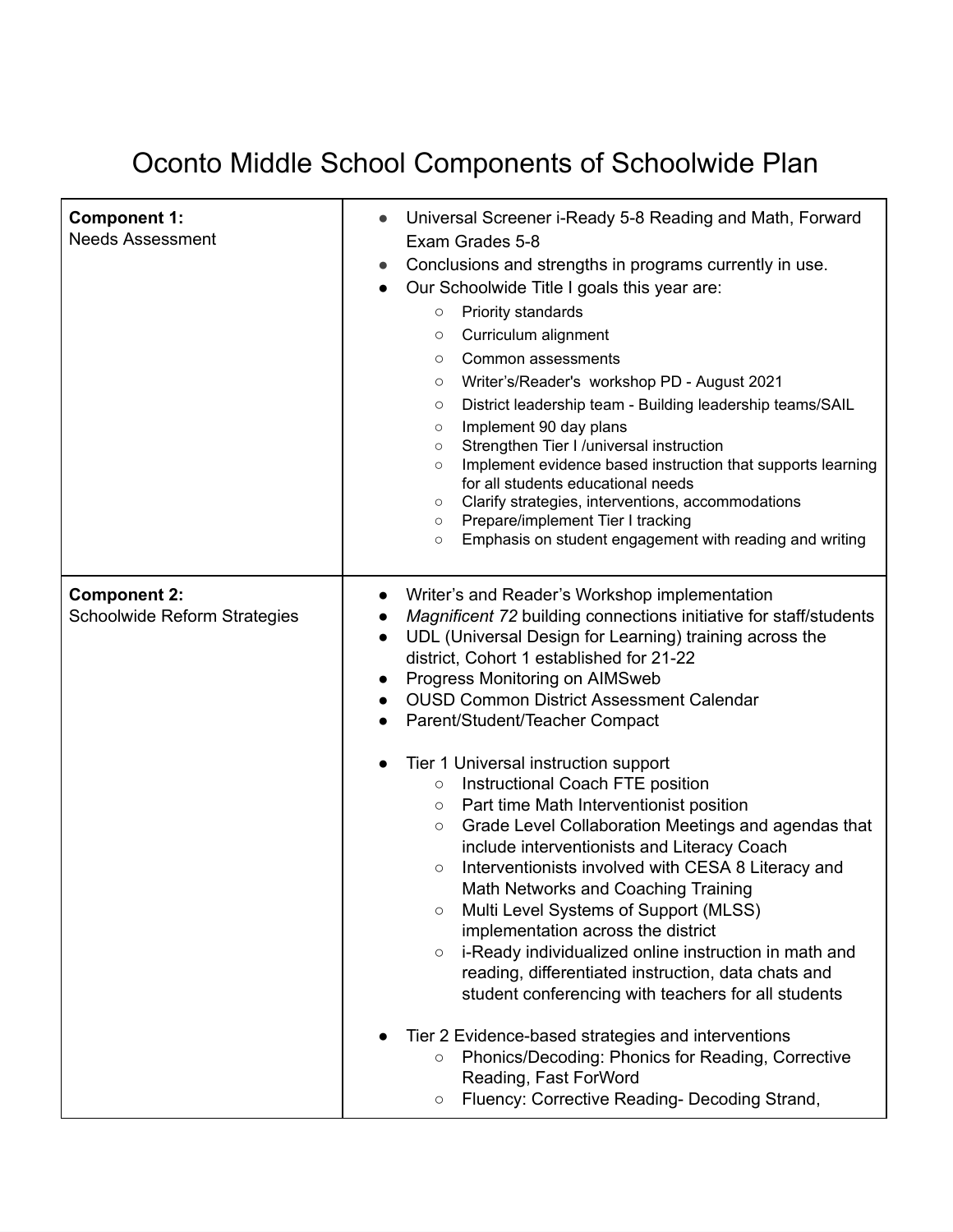|                                                                             | Reading Assistant Plus, Fountas and Pinnell Leveled<br>Literacy Intervention, Fast ForWord<br><b>Comprehension: Fountas and Pinnell Leveled Literacy</b><br>$\circlearrowright$<br>Intervention, Reading Assistant Plus, Fast ForWord<br>Math Computation: Corrective Math (6 of 7 strands),<br>$\circ$<br>Word Problems Made Easy, IXL Math, iReady<br>individualized instruction, xTra Math, EduGains Gap<br>Closing<br>Problem Solving: Corrective Math (6 of 7 strands),<br>$\circ$<br>Word Problems Made Easy, IXL, iReady individualized<br>instruction<br><b>Progress Monitoring AIMSweb</b><br>$\circ$<br>Tier 3 Evidence-based strategies and interventions<br>Increased frequency on Phonics/Decoding<br>$\bigcirc$<br>intervention: Phonics for Reading, Corrective Reading,<br><b>Fast ForWord</b><br>Increased frequency on Fluency intervention:<br>$\circ$<br>Corrective Reading- Decoding Strand, Reading<br>Assistant Plus, Fountas and Pinnell Leveled Literacy<br>Intervention, Fast ForWord<br>Increased frequency on Comprehension intervention:<br>$\bigcirc$<br>Fountas and Pinnell Leveled Literacy Intervention,<br>Reading Assistant Plus, Fast ForWord<br>Increased frequency on Math Computation: Corrective<br>$\circ$<br>Math (6 of 7 strands), Word Problems Made Easy<br>Increased frequency on Problem Solving intervention:<br>$\circ$<br>Corrective Math (6 of 7 strands), Word Problems<br>Made Easy, xTra Math |
|-----------------------------------------------------------------------------|-----------------------------------------------------------------------------------------------------------------------------------------------------------------------------------------------------------------------------------------------------------------------------------------------------------------------------------------------------------------------------------------------------------------------------------------------------------------------------------------------------------------------------------------------------------------------------------------------------------------------------------------------------------------------------------------------------------------------------------------------------------------------------------------------------------------------------------------------------------------------------------------------------------------------------------------------------------------------------------------------------------------------------------------------------------------------------------------------------------------------------------------------------------------------------------------------------------------------------------------------------------------------------------------------------------------------------------------------------------------------------------------------------------------------------------------------------|
| <b>Component 3:</b><br>Instruction by highly-qualified<br>teachers          | New teacher orientations and mentoring<br>Reading and Math support as needed<br>Maintain certification<br>Notice of a teacher that is not highly qualified<br><b>Highly Qualified Paraprofessionals</b><br>Professional development in evidence based literacy<br>$\circ$<br>interventions as needed                                                                                                                                                                                                                                                                                                                                                                                                                                                                                                                                                                                                                                                                                                                                                                                                                                                                                                                                                                                                                                                                                                                                                |
| <b>Component 4:</b><br>High-quality and ongoing<br>professional development | Professional Development Days per year:<br>08/03-04/21 Universal Design for Learning training<br>08/09-10/21 Reader's Workshop Model training<br>08/25/21 New teacher training districtwide<br>08/26-31/2021 Professional Development districtwide<br>10/11/21 Ongoing Reader's Workshop training, Social Studies<br>new textbook adoption training                                                                                                                                                                                                                                                                                                                                                                                                                                                                                                                                                                                                                                                                                                                                                                                                                                                                                                                                                                                                                                                                                                 |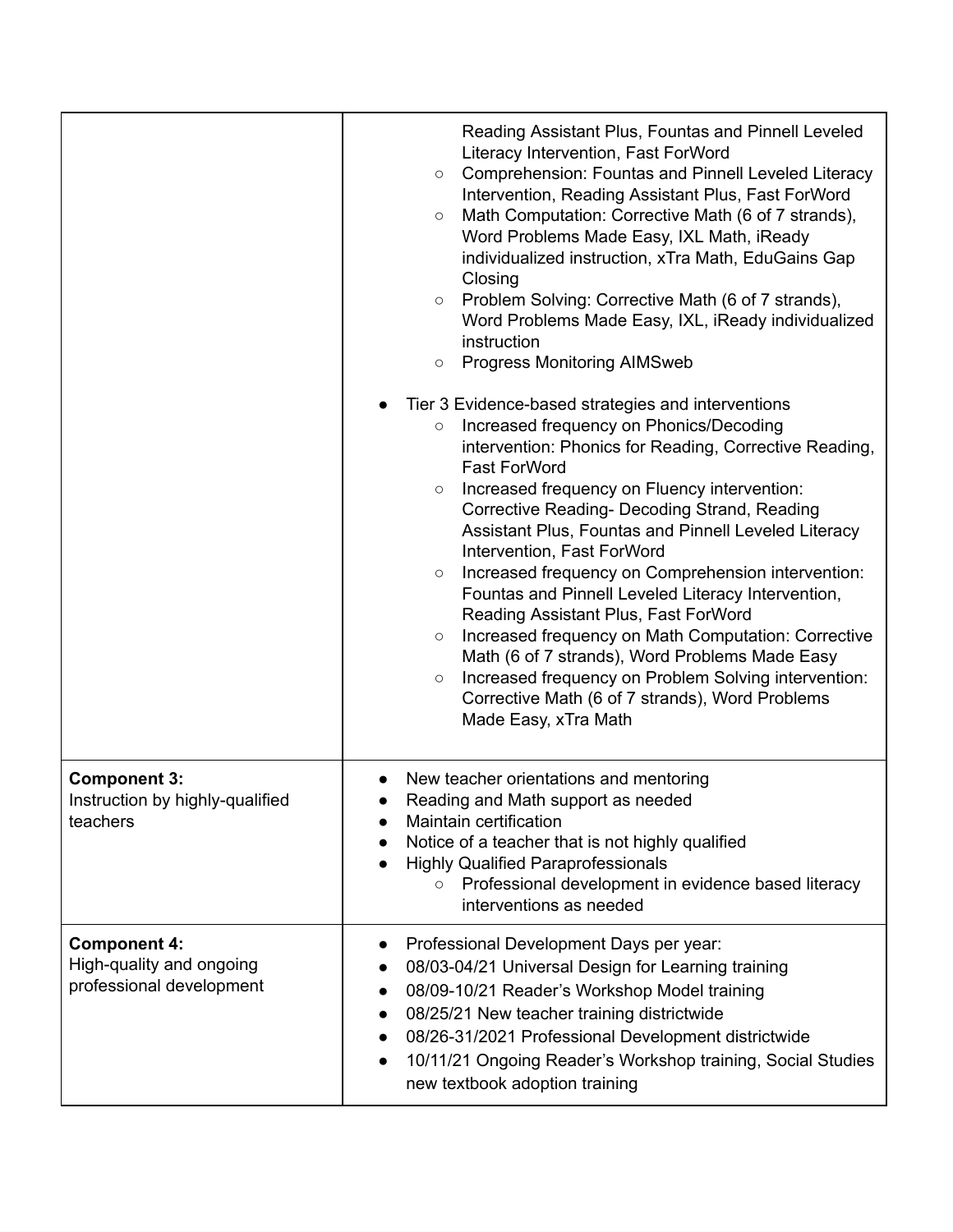|                                                                                                   | 11/01/21 District Wide Math Data Dig K-12 with FIRST<br>01/21/22 Professional Development<br>$\bullet$<br>02/21/22 Professional Development TBD<br>04/18//22 Professional Development TBD<br>$\bullet$<br>06/08/22 Professional Development TBD<br>Weekly Grade Level Collaboration Time<br>$\bullet$<br>Literacy, Math and Facilitator Coaching<br>Faculty Meetings, Webinars, book studies                                                                                                                                                                                                                                                                                                                                                                                                                                                                                                                                                                                                                                                                                                                                                                          |
|---------------------------------------------------------------------------------------------------|-----------------------------------------------------------------------------------------------------------------------------------------------------------------------------------------------------------------------------------------------------------------------------------------------------------------------------------------------------------------------------------------------------------------------------------------------------------------------------------------------------------------------------------------------------------------------------------------------------------------------------------------------------------------------------------------------------------------------------------------------------------------------------------------------------------------------------------------------------------------------------------------------------------------------------------------------------------------------------------------------------------------------------------------------------------------------------------------------------------------------------------------------------------------------|
| <b>Component 5:</b><br>Strategies to attract<br>highly-qualified teachers to<br>high-need schools | Postings on WECAN.<br>$\bullet$<br>Literacy supports Gr. 5-8 and Math supports Gr. 5-8.<br>$\bullet$<br>Federal loan forgiveness program, after 5 years<br>$\bullet$<br>Administration plan in place-work with colleges and<br>$\bullet$<br>universities.                                                                                                                                                                                                                                                                                                                                                                                                                                                                                                                                                                                                                                                                                                                                                                                                                                                                                                             |
| <b>Component 6:</b><br>Strategies to increase parental<br>involvement                             | Parent/Community Development Plan<br><b>District Brochure</b><br>$\circ$<br>Oconto Title   Brochure<br>$\circ$<br>OUSD Board Policy 2261.01 - Parent and Family<br>Engagement in Title I Programs, under Board of Education<br>tab<br>Families and Parent Links on OUSD web page<br>Implement Wisconsin RtI District-Wide Strategies for<br>$\bullet$<br><b>Meaningful Family Engagement</b><br>Planning Team for Schoolwide Plan<br>Schoolwide Plan Available to Parents<br>Open House, Parent Teacher Organization (PTO), Volunteer<br>opportunities within school and classrooms, resources for<br>parents in house<br>Parent letters home, meet with parents during conferences<br>Interventionist scheduled conferences with parents for<br>students receiving interventions<br>Letters home from Interventionists regarding strategies and<br>progress<br><b>Family Night</b><br>i-Ready Parent letters on progress and activities to support<br>learning<br>School/Parent/Student Learning Compact<br>All Calls for communication<br><b>Student-Parent OMS Handbook</b><br>Provide parents all assessment results, district and<br>statewide(i-Ready, Forward) |
| <b>Component 7:</b><br>Plans for assisting students in the                                        | <b>On-Demand New Family Orientations</b><br>$\bullet$<br><b>4K Transition</b>                                                                                                                                                                                                                                                                                                                                                                                                                                                                                                                                                                                                                                                                                                                                                                                                                                                                                                                                                                                                                                                                                         |